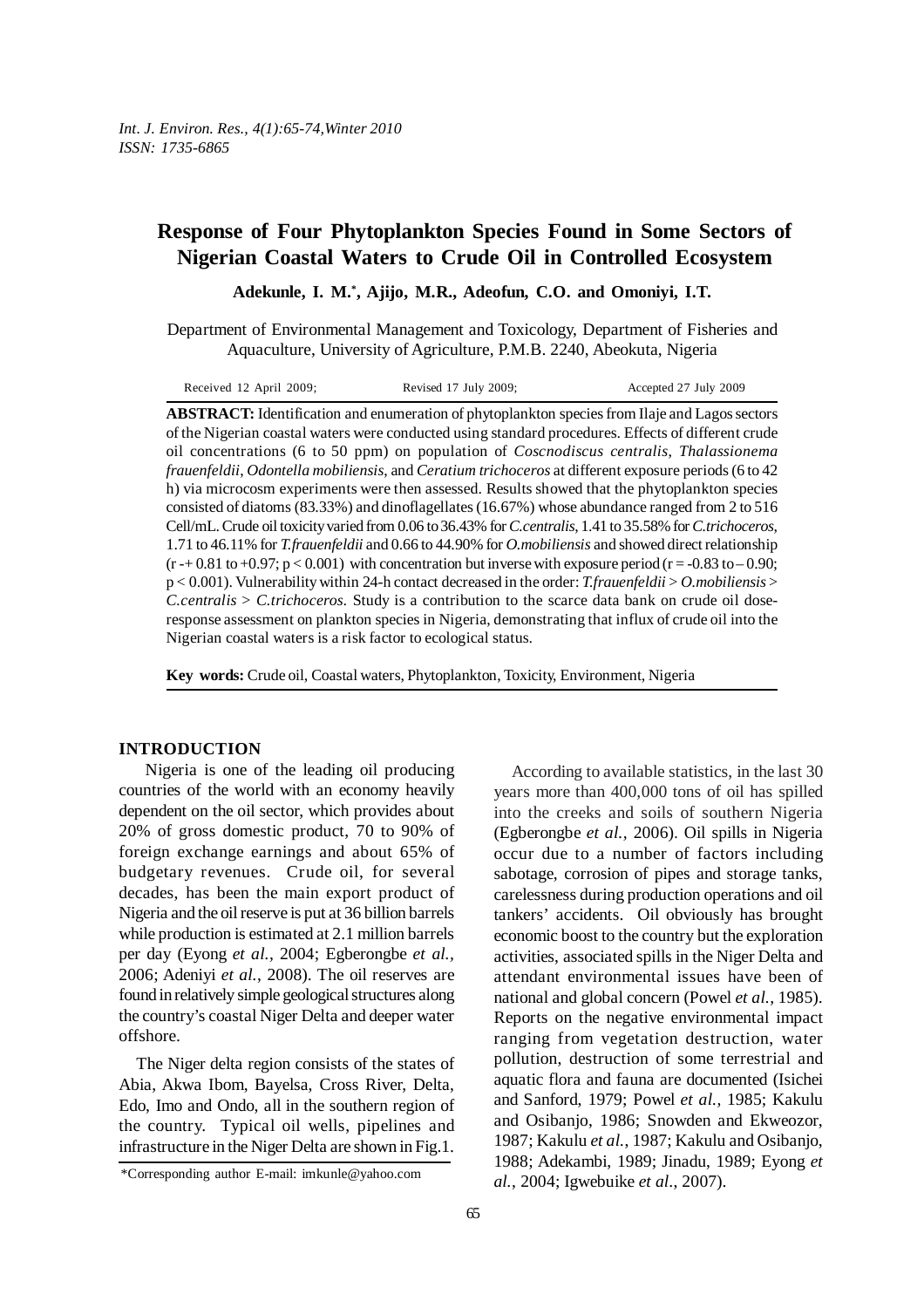

**Fig. 1. Some oil wells and oil infrastructure in the Niger Delta**

Studies on crude oil effects on phytoplankton species, which are not just aquatic primary producers, the base of food web structure but also a key factor to global oxygen production in the country, are limited. Previous studies on phytoplankton research in Nigeria were primarily focused on composition, abundance and temporal variation (Khan and Ejike, 1984; Opute, 1990; Kadiri, 1993; Kemdirim, 2001; Ezra and Nwankwo, 2001; Ajayi and Akonai, 2003; Akin-Oriola, 2003; Chindah, 2003; Chindah, 2004; Nyananyo et al., 2006; Essien *et al.,* 2006; Essien *et al.*, 2007; Akinyemi and Nwankwo, 2007; Ajayi *et al.*, 2007). Ekom (2006) investigated the effect of waste engine oil on phytoplankton of the Calabar river estuary while Obire and Anyawu (2009) assessed the effect of various concentrations of crude oil on fungi populations of soil. Identification of microalgal bioindicator for crude oil pollution and natural remediation as well as petroleum hydrocarbon levels in some organisms and sediments from Qua Iboa estuary, Nigeria were also investigated (Essien *et al.,* 2006; Essien *et al.*, 2008; Benson *et al.,* 2008).

Although several decades of research has produced data on oil and hydrocarbon effects on a wide range of phytoplankton species in the developed countries (Gordon and Prouse, 1973; Miller *et al.,* 1978; Kusk, 1980; Karydis and Fogg, 1980; Kelly *et al.,* 1999; Dzierzbicka-Glowacka, 2007), there is paucity of information on risk assessment with regards to a defined doseresponse relationship for Nigerian crude oil to species of phytoplankton found in the Nigerian coastal waters.

Experiments for optimization purposes are better carried out in controlled environments rather than open ecosystems such as the marines due to the fact that species like phytoplankton are passively carried along by water currents and their biomass is affected by processes such as seasonal variation, turbulent diffusion, sinking, primary production, respiration, natural mortality, grazing, cell lyses or sudden appearance of in the habitat, toxic pollutant other than the investigated xenobiotic chemical (Kelly *et al.,* 1999; Onyema, 2007; Adekunle *et al.,* 2007a; Dzierzbicka-Glowacka, 2007).

This study was therefore designed to assess the risk of low level crude oil concentrations on the population of four phytoplankton species (*Thalassionema frauenfeldii, Cosnodiscus centralis*, *Odontella mobiliensis and Ceratium trichoceros)* found in the costal waters of Ilaje, Ondo state (oil producing area) and Bar-beach Lagos (non-oil producing area) under controlled laboratory conditions.

#### **MATERIALS & METHODS**

Ilaje is located in Ondo state, Niger Delta region of Nigeria and comprises many towns including the study locations namely Aiyetoro, Ilowo and Ilepete communities, located along the shore line (Fig. 2).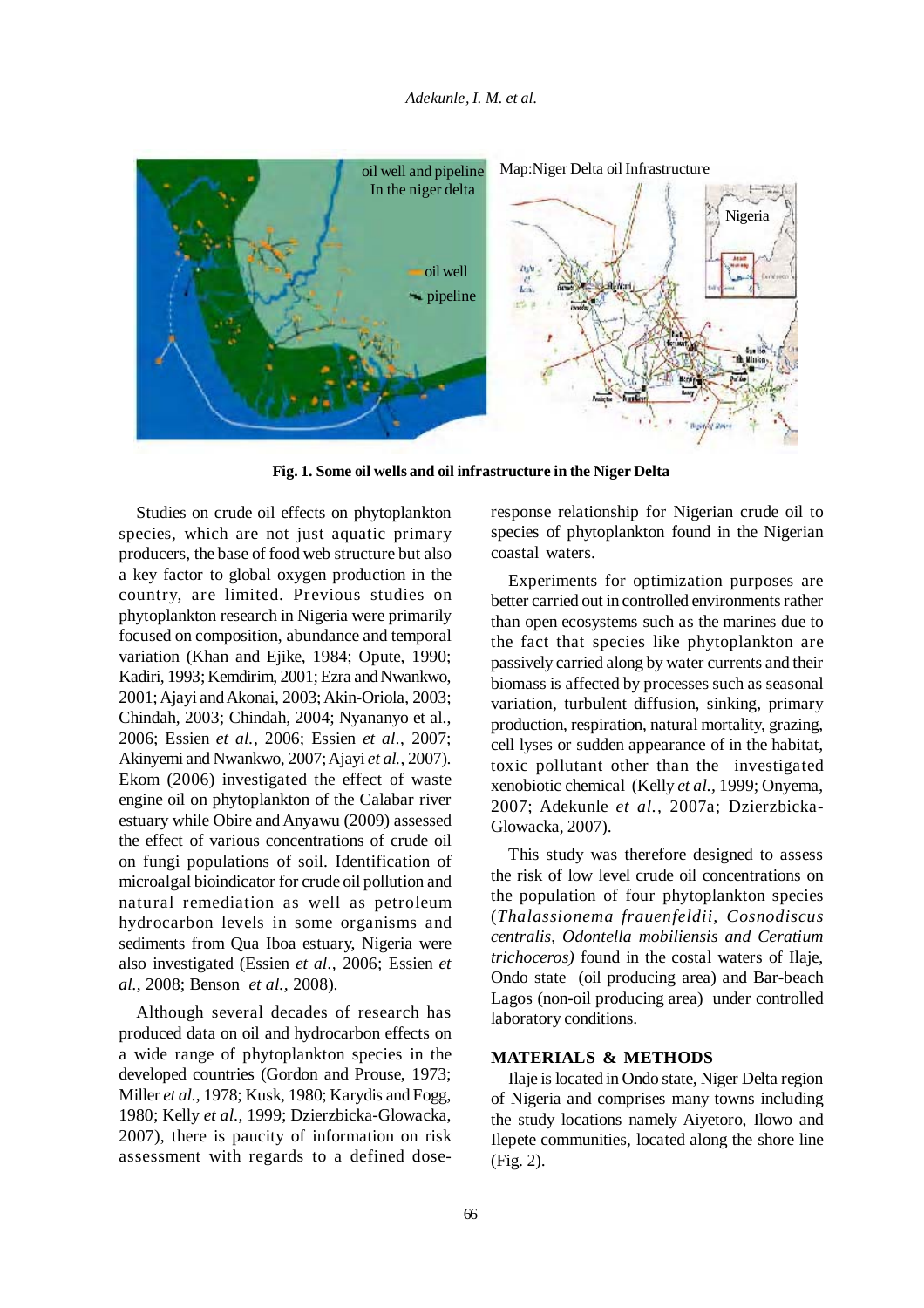

**Fig. 2. Ilaje communities in Ondo state showing Ayetoro, Ilepete and Awoye**

The area is characterized by a difficult terrain owing to the predominantly shoreline/marine nature, silt, mud and sedimentary deposits, freshwater swamps and marshland with few islands in-between. Bar-beach Lagos is one of the two popular beaches in Lagos, Nigeria, selected as a coastal segment found in non-oil producing area of the country.

The physico-chemical characteristics of sea water samples were determined following standard procedures (APHA, 1989; Adekunle et al., 2007b). Temperature, salinity, pH and electrical conductivity were measured using  $0 - 100^{\circ}$ C mercury in glass thermometer, and HANNA series of meters. The pH meter was calibrated with 4 and 9 buffers. Phosphate was analyzed as orthophosphate with the ammonium molybdate ascorbic acid spectrophotometric procedure. The resulting blue colored antimony-phosphomolybdate complex was measured at 880 nm using a 1 cm ë 3B Perkin Elmer spectrophotometer. A standard calibration curve was prepared using potassium hydrogen phosphate salt  $(KH_2PO_4)$  in the range of 0.05 to 0.35 mg/L.

Nitrate was determined via the phenoldisulphonic method. The absorbance values were recorded on the same spectrophotometer but at the wavelength of 410 nm and a calibration curve was prepared from  $KNO<sub>3</sub>$  whose working range varied from 0 to 3 mg/L. Dissolved oxygen was determined by direct probe analysis using dissolved oxygen meter. Biochemical oxygen demand (BOD) was assessed via dilution method and chemical oxygen demand (COD) by the dichromate procedure under reflux.

Phytoplankton samples were collected from Aiyetoro, Ilowo and Ilepete in Ilaje, Ondo State and Bar-beach Lagos, Lagos State, Nigeria using 53ìm plankton net and 1.5 L specimen plastic bottles. With the aid of a fishing boat, the net was lowered into the seawater, 5 cm deep, and dragged for five minutes while the boat was still in motion. Only short tows of 5 minutes were taken to reduce error caused by net clogging. The tow replicates were taken at different times of the day at each study station. Each sample was concentrated to a volume of 200 mL. The plankton samples for species identification and enumeration were transferred into sampling bottles and fixed with 5% formalin. Those for toxicity test were transferred into sampling bottles that contained no formalin so as to keep alive. At the chemical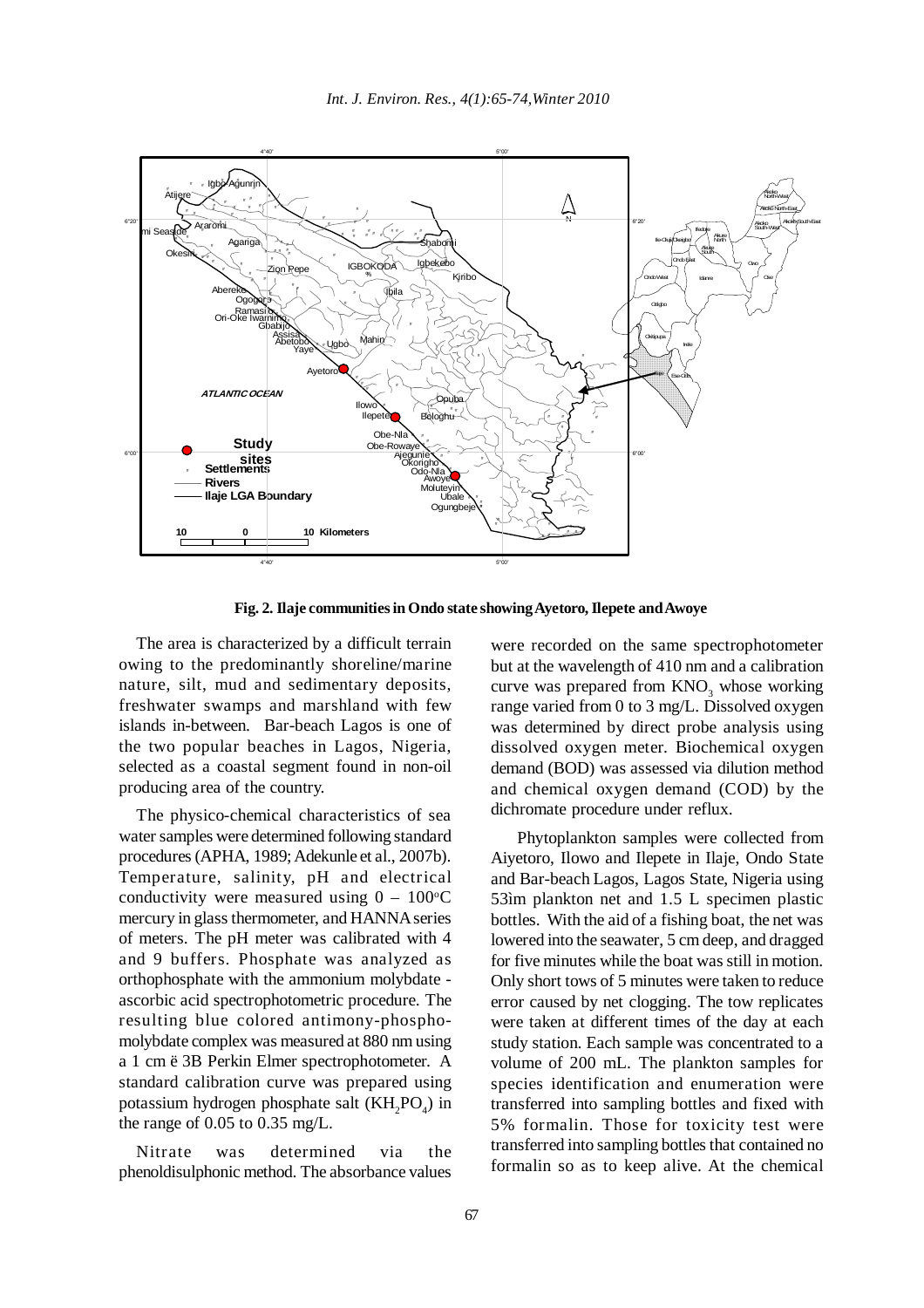laboratory, phytoplankton species were enumerated using a 1 mL –Sedwick-Rafter counting chamber and each was counted 3 times on a phase contrast compound microscope with an eye piece. The common marine plankton identification key was utilized (Kolb, 1986; Kemdirim, 2001).

Nigerian crude oil with specific gravity (AP) of 41.7 to 43.0 was used and experiment was carried out under illumination (12:12 h light: dark period) provided by white fluorescent lamps of 20 W each at room temperature of  $29 \pm 1$ °C. A stock solution (1000 ppm) of the crude oil was prepared by taking the equivalent volume that gave 0.1g crude oil using a micropipette, which was then transferred to a 100 mL volumetric flask, already containing 30 mL of n-hexane and made up to mark with the solvent. Seven different lower concentrations of crude oil (6, 8, 10, 14, 20 and 50 ppm) were thereafter prepared from the stock solution and the effect of each crude oil concentration on the population of the 4 phytoplankton species (*T. frauenfeldii*, *C.centralis*, *O.mobiliensis* and *C.trichoceros*) at different contact periods of 6-h interval (6, 12, 18, 30, 36 and 42 hours) was investigated as subsequently described.

Erlenmeyer 500 mL flasks were used as incubation reactors and triplicates of each treatment and control (consisting only of n-hexane treatments to the phytoplankton species) were set up. Exactly 200 mL sea water was filtered through a 0.22 ìm membrane and the initial population of each of the 4 phytoplankton species recorded as previously described. A given concentration of crude oil (6, 8, 10, 14, 20 or 50 ppm) was gradually added and the flask gently swirled for uniform distribution and aerators were connected to all the flasks. The reduction in phytoplankton population (mortality) was used as a measure of response to crude oil induced stress; hence, phytoplankton species cell abundance at the end of each experiment was related to the initial population and expressed as percentage mortality:

Mortality (%) =  $[P_i - P_f] - [P_i - P_c] / P_i \times 100$ 

where  $P_i$  = initial cell abundance,  $P_f$  = cell abundance at the end of the crude oil treatment and  $P_c$  = cell abundance at the end of the control

experiment.Data generated, generally expressed as mean  $\pm$  standard error, were subjected to descriptive statistics, one way analysis of variance (ANOVA) and Pearson correlation analyses using SPSS 10.0 for Windows to establish significant variations and relationships.

#### **RESULTS & DISCUSSION**

The physico-chemical parameters of the seawater at the different study locations (Table 1) varied from 1.23 to 2.01 mg/L for  $NO_3^-$ , 0.08 to 0.20 mg/L for  $PO_4^{3}$ , 31 to 33‰ for salinity, 6.36 to 7.35 for pH, 49.0 to 61.1 mg/ L for COD, 29.0 to 31.5 mg/ L for BOD and 3.1 to 5.9 mg/ L for DO.

The identified phytoplankton species, whose relative abundance ranged from  $2^{10}$  516 Cell/mL, consisted of 83.33% diatoms and 16.67% dinoflagellates. They were diatoms *Coscnodiscus centralis, Asterionellopis glacialis, Thalassionema frauenfeldii, Odontella mobiliensis, Chaetocero mitra, Rhizosolenia imbricate, Bacellaria paxillifera, Cerataulina palegica, Navicula spp, Pleurosigma spp* and dinoflagellates *Ditylum spp and Ceratium trichoceros.*

Phytoplankton mortality due to crude oil (Figs. 3 and 4) increased with concentration of oil irrespective of the exposure period. Generally, crude oil toxicity on the population varied from 0.06 to 36.43% for *C.centralis*, 1.41 to 35.58% for *C.trichoceros*, 1.71 to 46.11% for *T.frauenfeldii* and 0.66 to 44.90% for *O.mobiliensis*. Results revealed that the resistance to crude oil toxicity varied with phytoplankton species. For instance, Fig. 3 showed that at 6 h exposure, the toxicity decreased as follows: *T.frauenfeldii* > *O.mobiliensis* > *C. trichoceros* > *C.centralis*. However, at 12 h exposure, *C.centralis* exchanged position with *C.trichoceros* (*T.frauenfeldii* > *O.mobiliensis* > *C.centralis* > *C. trichoceros*). The same pattern was observed at 18 h contact period. Unfortunately, *C.trichocerus* did not survive beyond this time so became extinct due to natural mortality. Beyond 30 h, *O.mobiliensis* also became extinct and *T frauenfeldii* could not survive beyond 36 hours so also became naturally extinct (Fig.4). leaving *C.centralis* as the only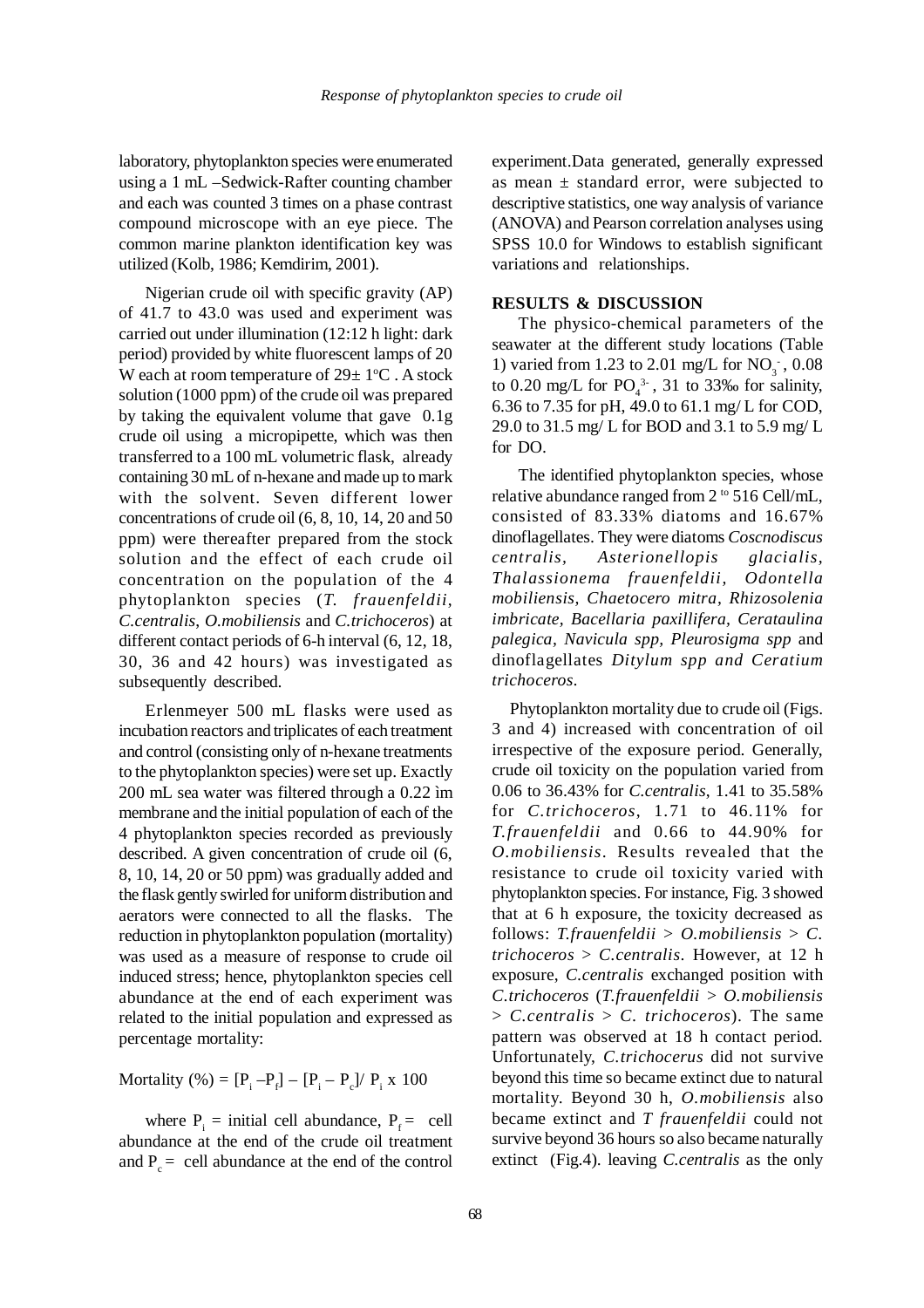| Variable                            | <b>Study location</b> |                 |                 |                  |
|-------------------------------------|-----------------------|-----------------|-----------------|------------------|
|                                     | Awoye                 | Ayetoro         | <b>Ilepete</b>  | <b>Bar-Beach</b> |
| Physicochemical parameters          |                       |                 |                 |                  |
| pH                                  | $7.19 \pm 0.2$        | $7.35 + 0.01$   | $7.35 + 0.04$   | $6.36 \pm 0.01$  |
| Temperature $(^{\circ}C)$           | $33\pm1$              | $33 \pm 1$      | $33+1$          | $30+1$           |
| Salinity (‰)                        | $31 \pm 1$            | $33 \pm 1$      | $33 \pm 1$      | $31 \pm 2$       |
| Nitrate $(mg/L)$                    | $1.23 \pm 0.01$       | $1.65 \pm 0.02$ | $2.01 \pm 0.01$ | $1.77 \pm 0.01$  |
| Phosphate $(mg/L)$                  | $0.08 \pm 0.01$       | 0.18 0.03       | $0.10 \pm 0.01$ | $0.20 \pm$       |
| Electrical conductivity (mS/cm)     | $48.3 \pm 0.2$        | 52.00.1         | $52.0 \pm 0.3$  | $48.8 \pm 0.2$   |
| Biochemical oxygen demand<br>(mg/L) | $31.5 \pm 0.4$        | $29.0 \pm 0.1$  | $28.3 \pm 0.2$  | $29.9 \pm 0.3$   |
| Chemical oxygen demand<br>(mg/L)    | $61.1 \pm 0.5$        | $57 \pm 0.2$    | $53 \pm 0.2$    | $49 \pm 0.4$     |
| Dissolved oxygen (mg/L)             | $3.1 \pm 0.1$         | $3.7 \pm 0.1$   | $3.6 \pm 0.2$   | $5.9 \pm 0.1$    |
| Diatom (Cell/L)                     |                       |                 |                 |                  |
| Coscnodiscus centralis              | $4.68 \pm 1.0$        | $3.14 \pm 1.3$  | $3.31 \pm 0.1$  | $5.16 \pm 1.3$   |
| Asterionellopsis glacialis          | $1.37 \pm 0.3$        | $5.4 \pm 0.3$   | $2.2 \pm 0.2$   | $2.9 \pm 4$      |
| Thalassionema frauenfeldii          | $1.62 \pm 1.0$        | $1.13 \pm 0.2$  | $9.6 \pm 0.9$   | $1.58 \pm 0.6$   |
| Odontella mobiliensis               | $2.13 \pm 0.7$        | $1.76 \pm 1.5$  | $2.0 \pm 0.1$   | $1.1 \pm 0.3$    |
| Chaetoceros mitra                   | $9.6 \pm 0.2$         | $2.7 \pm 0.2$   | $3.6 \pm 0.1$   | $9.0 \pm 0.5$    |
| Rhizosolenia imbricate              | $1.3 \pm 0.1$         | $8.0 \pm 0.1$   | $1.9 \pm 0.1$   | $2.9 \pm 0.6$    |
| Bacellaria paxillifera              | $2.8 \pm 0.5$         | $2.0 \pm 0.1$   | $1.7 \pm 0.2$   | $6.2 \pm 0.7$    |
| Cerataulina palegica                | $1.66 \pm 1.3$        | $1.73 \pm 1.2$  | $1.6 \pm 0.9$   | Nil              |
| Navicula species                    | $7.0 \pm 1.0$         | $6.0 \pm 0.1$   | $1.3 \pm 0.6$   | $1.6 \pm 0.4$    |
| Pleurosigma species                 | $8.0 \pm 1.0$         | $1.3 \pm 0.1$   | $1.6 \pm 0.6$   | $1.5 \pm 0.3$    |
| Dinoflagellate (Cell/L)             |                       |                 |                 |                  |
| Ditylum species                     | 5.1 $\pm$ 2           | $4.1 \pm 1$     | $4.9 \pm 1$     | $4.9 \pm 0.5$    |
| Ceratium trichceros                 | $5.4 \pm 2$           | $3.0 \pm 1$     | $7.0 \pm 1$     | $1.14 \pm 0.2$   |

**Table 1. Physicochemical characteristics of the seawater, phytoplankton species composition and abundance at the study locations**

surviving organism at 42 h - contact with crude oil. Fig. 3 showed that of the four, *T. frauenfeldii* was the most vulnerable to crude oil toxicity within 24 - h contact.

In contrast to the increasing toxicity trend observed with regards to crude oil concentration, toxicity decreased with exposure period for each of the species (Fig.5). The relationships between the crude oil induced toxicity and the two variables (oil concentration and exposure period) showed high and significant correlations, with coefficients in the range of  $+ 0.81$  to  $+ 0.97$  ( $p < 0.01$ ) for oil concentration and  $-0.83$  to  $-0.90$  (p  $< 0.01$ ) for exposure period.

The physico-chemical parameters of the seawater used in this study were generally suitable for supporting lives in the aquatic ecosystem (Chindah, 2003). The dominance by diatoms (Order: Bacillariophyceae) was in line with the report of Wang *et al.* (2004) who stated that

diatoms are a major group of eukaryotic algae and are one of the most common types of phytoplankton, mostly unicellular, green in color, impacting green coloration to water and have a shell of silicon (Kolb, 1986). From previous Nigerian works, notable among phytoplankton found in the aquatic systems were Bacillariophyta, Chlorophyta, cyanophyta, Dinophyceae and Euglenophyta (Opute, 1990; Kadiri, 1993; Kemdirim,, 2001; Ezra and Nwankwo, 2001; Ajayi and Akonai, 2003; Akin-Oriola, 2003; Chindah, 2003; Chindah, 2004; Nyananyo *et al.,* 2006; Essien *et al.,* 2006; Onyema, 2007; Akinyemi and Nwankwo, 2007; Essien *et al.*, 2007; Davies *et al.,* 2008).

The adverse impact of low level crude oil concentrations (6 to 50 mg/L) on the phytoplankton population and biodiversity showed toxicological effect of crude oil to these organisms, which are very sensitive ecological indicators, thereby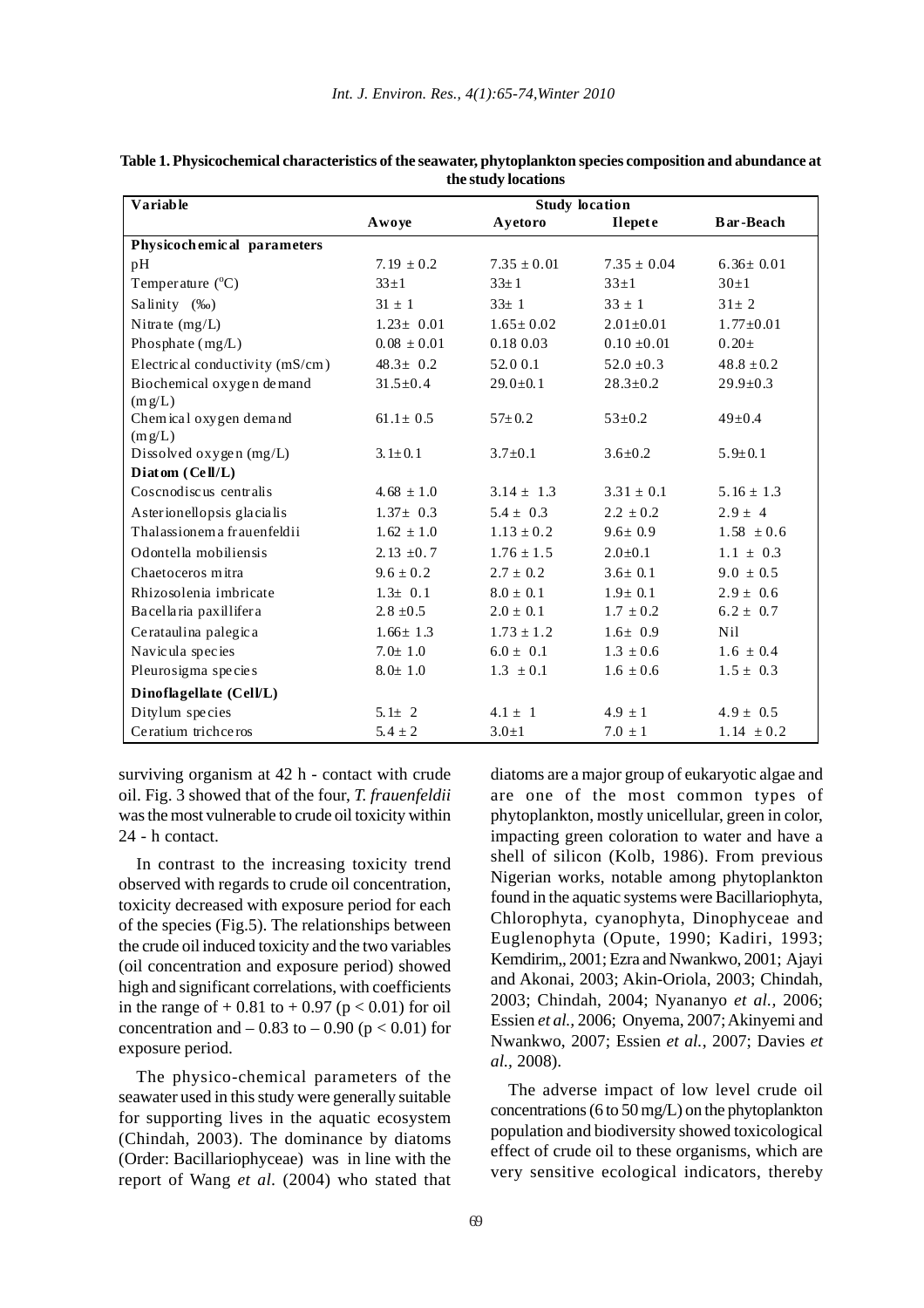*Adekunle, I. M. et al.*



**Fig. 3. Percentage toxicity of crude oil on population of C.centralis, C.trchoceros, T.frauenfeldii and O.mobiliensis as a function of concentration at a given exposure period**



**Fig. 4. Percentage toxicity of crude oil on population of C.centralis, C.trchoceros, T.frauenfeldii and O.mobiliensis at 30, 36 and 42 hour exposure periods**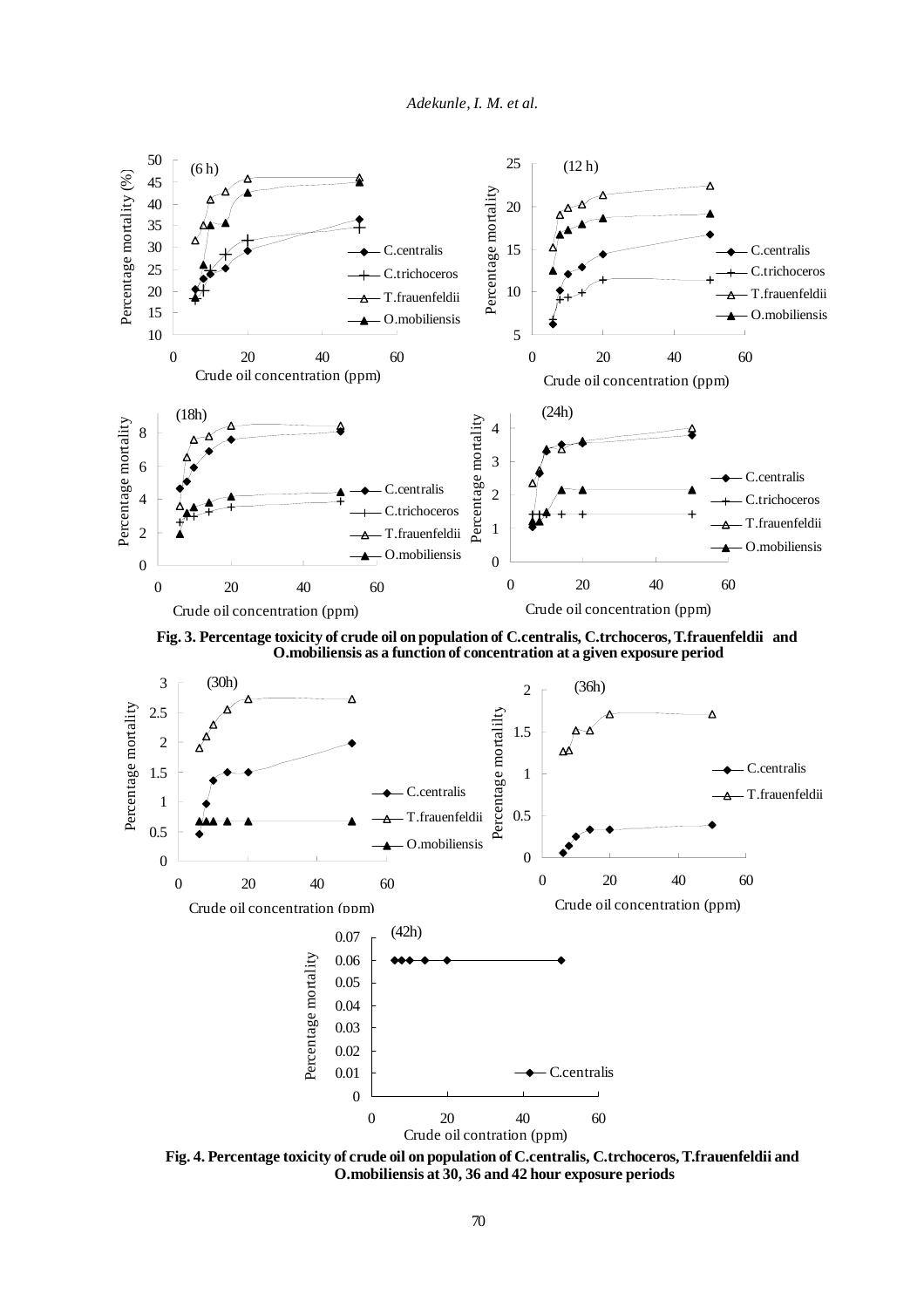

**Fig. 5. Percentage toxicity of crude oil on population of C.centralis, C.trchoceros, T.frauenfeldii and O.mobiliensis as a function of at exposure period**

demonstrating that crude oil input into the coastal waters is a risk factor to ecological status. A supporting evidence of crude oil toxicity to biota is found in the works of Obire and Anyanwu, (2009) which reported that in soils contaminated with concentrations of crude oil from 1 to 5%, higher concentrations of crude oil had adverse effect on fungal diversity.

As with most aquatic organisms, environmental stress due to the presence of xenobiotic pollutant in the habitat leads to altered physiological characteristics (in response to stress) and a greater degree of susceptibility to infections, disease and even death (Ruggiu *et al.*, 1998) so it probably was with the phytoplankton species in this study which resulted in mortality, though not 100%. The rate or extent to adjust to the crude oil inducedstress differed with the organisms. Results revealed that some phytoplankton species adapted

more easily than the others. In this regard, *C.trichoceros* (dinoflagellate) appeared to resist crude oil stress more than the other three (diatoms). This was attributed to the fact that diatoms (*T.frauenfeldii*, *C.centralis* and *O.mobiliensis*) have lower reproduction and assimilation rates in comparison to dinoflagellate *C.trichoceros* characterized by rapid sexual or asexual reproduction (Klepel, 1992).

The general reduction of phytoplankton population by the added crude oil was attributed to factors such as inhibition of food consumption, decrease in cell size, cell number and bio-volume (Miller *et al.,* 1978; Klepel, 1992). Others were inhibition of photosynthesis, primary production and respiration mechanisms owing to the presence of hydrocarbons (Gordon and Prouse, 1973; Dunsan *et al.*, 1975; Miller *et al.,* 1978; Karydis, 1979; Kusk, 1980; Karydis and Fogg, 1980; Karydis,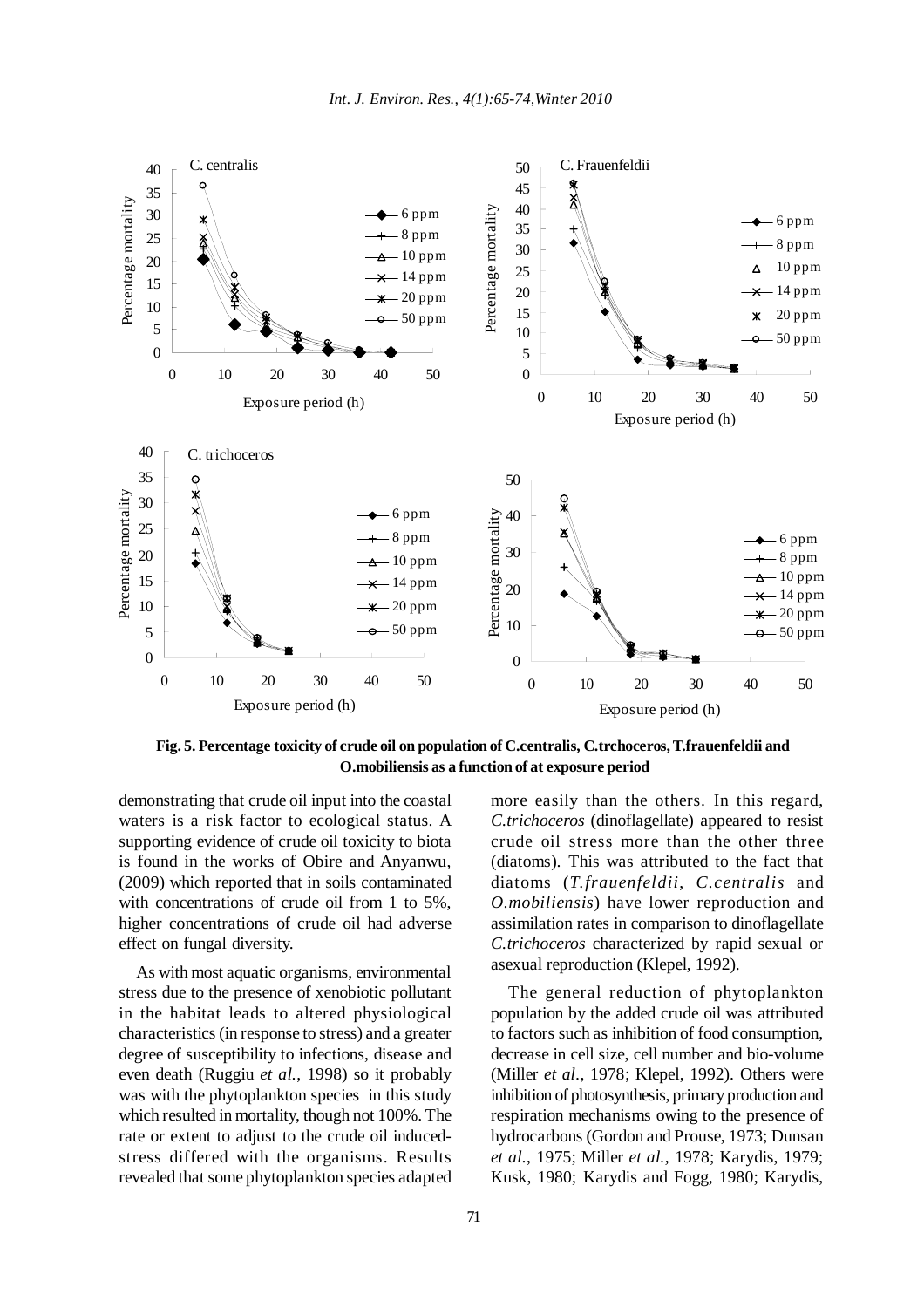1981; Dahl *et al.,* 1983). In a short term bioassay experiment (Miller *et al.,* 1978), oil in water showed photosynthetic inhibition at 5 mg/L crude oil within 24 hours and concentrations as low as 2 mg/L caused up to 50% reduction in photosynthesis (Miller *et al.,* 1978; Dahl *et al.,* 1983). Crude oil consists of up to 80 to 90% hydrocarbons (both aromatic and paraffin fractions), which adversely affect biochemical factors such as protein, and sugar contents and photosynthetic pigments (chlorophyll a and b) of phytoplankton cells (Miller *et al.*, 1978; Karydis and Fogg, 1980).The adverse effect of habitant change on three of the species could be closely related to the transition between the marine environment enriched with nutrients and the controlled systems with limited nutrient supply (Burridge and Shir, 1995; Barron *et al.,* 2002; Folder and Burns, 2003; Chindah, 2004; Carayo *et al.,* 2005; Cermeno, 2008; Nubi *et al.*, 2008). Dinoflagellate *C.trichoceros* which was the most affected could be linked to the fact that it is heterotrophic, very motile and active thus required more food for survival in comparison to diatoms (*T.frauenfeldii*, *C.centralis* and *O.mobiliensis*) which are unicellular and less motile (Miller *et al.,* 1978; Klepel, 1992). Opute (1990) added that the majority of dinoflagellates as well as diatoms found in Nigerian coastal waters manifest stenohaline peculiarities as they could not tolerate a wide salinity range, indicating sensitivity to habitat changes which might explain the natural mortalities observed for the species outside of sea water environment.

The inverse relationship between phytoplankton mortality due to crude oil and exposure period suggest that the negative effect of single dose crude oil in this concentration range may be temporary. This is in concordance with the works of (Miller *et al.,* 1978) in which further prolonged exposure did not evoke further harm of crude oil to phytoplankton species in a bioassay experiment. The observation might be associated with the characteristics of Nigerian crude oil reported to be light (moderately viscous) and characterized with relatively high evaporation loss (Eyong *et al.*, 2004; Igwebuike *et al.,* 2007). Greater adverse impacts with time could likely emanate from chronic oil inputs into the environment.Reports from literature (Kusk, 1980; Karydis and Fogg, 1980; Burridge and Shir, 1995) showed that at nontoxic levels of crude oil, phytoplankton metabolism could be enhanced due to increased nutrient availability from oil degradation, simulation of nitrogen-fixing algae and bacteria or increased leaching of nutrients from vascular macrophyte stands, reporting that concentrations less or equal to 100 ìg/L may stimulate growth but at up to 1.0 mg/L, growth in some species may be inhibited. The frequent occurrence of oil spills in the Niger Delta region of the country owing to afore mentioned factors undermine the chances of the presence of crude oil at non-toxic levels in this area (Awobajo, 1981; Ekekwe, 1981; Ibiebele, 1986).

## **CONCLUSION**

Crude oil concentration in the range of 6.0 to 50mg/L evoked toxicity on four Nigerian indigenous phytoplankton species. In summary, resilience to habitat change from marine environment to laboratory conditions decreased in the order of *C.centralis* > *T.frauenfeldii* > *O.mobiliensis* > *C. trichoceros* but in relation to crude oil toxicity within 24-h contact time, vulnerability decreased in the order *T.frauenfeldii* > *O.mobiliensis* > *C.centralis* > *T.trichoceros* for the four species. This is a potential danger to phytoplankton species biodiversity conservation. Further toxicological research on these and other species, effects mediated through food web interactions as well as a field scale study incorporating natural ecosystem factors are recommended.

## **REFERENCES**

Adekambi, O.E. (1989). Petroleum hydrocarbon pollution of Nigerian waters and sediments around Lagos and Niger Delta area of Nigeria. Ph.D Thesis, Department of Chemistry, University of Ibadan, Ibadan, Nigeria.

Adekunle, I.M., Arowolo, T.A., Omoniyi, I.T. and Olubambi, O.T. (2007a). Risk Assessment in the Nile tilapia (*Oreochromis niloticus*) and African mud catfish (*Clarias gariepinus*) exposed to cassava effluent. Chemistry and Ecology, **23(5),** 383-392.

 Adekunle, I.M., Adetunji, M.T. Gbadebo, A.M. and Banjoko, O.B. (2007b). Assessment of groundwater quality in a typical rural settlement in southwest Nigeria. Int. J. Environ. Res. Public Health, **4(4),** 307 -318.

Adeniyi, O.D., Nwalor, J.U. and Ako, C.T. (2008). A review on water flooding problems in Nigeria crude oil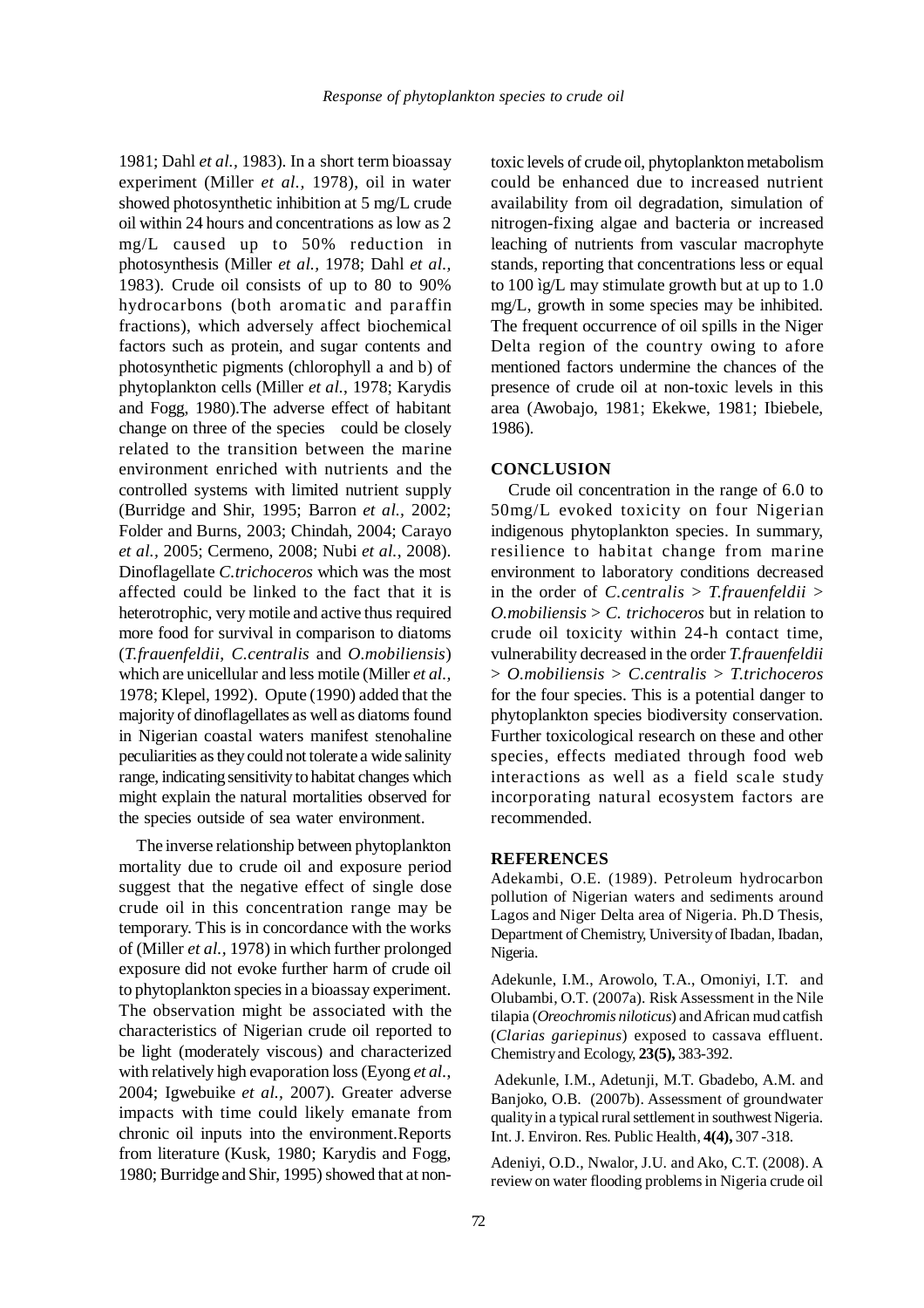production. Journal of Dispersion Science and Technology, **29(3),** 362 – 365 .

Ajayi, A.O. and Akonai, K.A. (2003). Physico-chemical properties and microbial ecology of Lagos lagoon, Nigeria. Biosci. Res. Comm., **15(6),** 453 - 462.

Ajayi, A.O., Balogun, S.A. and Adegbehingbe, K. (2007). Microorganisms in the crude oil-producing areas of Ondo State, Nigeria. Scientific Research and Essay, **3(5),** 174 -179.

Akin-Oriola, G.A. (2003). On the phytoplankton of Awba reservoir, Ibadan, Nigeria. Rev. Bil. Trop., **51(1),** 99 -106.

Akinyemi, S.A and Nwankwo, D.I. (2007). Effects of seasons on phytoplankton of the Asejire Reservoir (Nigeria). International Journal on Algae, **9,** 81 -88.

American Public Health Association (1989). Standard methods for the examination of water and wastewater, 20th edition, AOHA, AWWA, WEF, Washington DC.

Awobajo, S.A. (1981, November). An analysis of oil spill accidents in Nigeria: 1976 – 1980. In: Proceedings of the Petroleum Industry and the Nigerian Environment. Nigeria National Petroleum Corporation (NNPC), Warri, 89 – 94 .

Benson, N.U., Essien, J.P., Ebong, G. A. and Williams, A.B. (2008). Petroleum hydrocarbons and limiting nutrients in *Macura repentia*, *Procambius clarkia* & benthic sediment from Qua iboe Esturay, Nigeria. The Environmentalist, **28(3),** 275 -282.

Barron, S., Weber, C., Marid, R., Davidson, E., Tomasky, G. and Howarth., R. (2002). Effects of varying salinity on phytoplankton growth in a low –salinity coastal pond under two nutrient conditions, Biol. Bull., **203,** 260 -261.

Burridge, T.R and Shir, M. (1995). The comparative effects of oil dispersants and oil/dispersant conjugates on germination of the marine macroalga Phyllospora comosa (Fucales:Phaeophyta). Marine Pollution Bulletin, **3(4-12),** 446 - 452.

Carayo, C.C., Culango, K.C., Estrera, D., Largo, D.B. and Dy, D.T. (2005). Correlation of inorganic nutrients to the standing crop of green tide algae during the peak growth season in eastern Mactan Island, central Philippine. Philipp. Scientist, **42,** 1- 4.

Cermeno, P. (2008). Resource levels, allometric scaling of pollution abundance, and marine phytoplankton diversity. Limonol. Oceanogr., **53(1),** 312 – 318.

Chindah, A. C. (2004). Response of periphyton community to sanility gradient in tropical estuary, Niger Delta. Pollution Journal of Ecology, **52(10),** 83 -89.

Chindah, A. C. (2003). The physico-chemistry, phytoplankton and periphyton of swan forest stream in the lower Niger, delta. Scientia Africana, **1(2),** 1-15.

Dahl, E., Laake, M., Tjessem,K., Eberlein, K. and Bohle, B. (1983). Effects of Ekofisk crude oil on an enclosed planktonic ecosystem. Marine Ecology, **14,** 81 – 91.

Davies, A., Abolude, Z.D.S and Ugwumba, A.A. A. (2008). Phytoplankton of the lower reaches of Okpoka creek, PortHarcout, Nigeria. Journal of Fisheries International, **3(3),** 83 - 90.

Dunsan, W.M., Atkinson, L.P. and Natok, J. (1975). Simulation and inhibition of phytoplankton growth by low molecular weight hydrocarbons. Marine Biology, **31(4),** 305 -310.

Dzierzbicka-Glowacka, L. (2007). Effect of phytoplankton mortality caused by impredictable conditions – numerical simulations. Polish Journal of Ecology, **35(1),** 27 -37.

Egberongbe, F.A.O., Nwilo, P.C. and Badejo, O.T. (2006). Oil spill disaster monitoring along Nigeria coastline, 5<sup>th</sup> FIG Regional Conference, Accra, Ghana, March 8-11, Retrieved January, 23, 2008 from http:// www.fig.net/pub/accra/ts16/ts16-06\_egberongbe\_etal.pdf

Ekekwe, E. (1981, November). The Funiwa-5 oil well blow out. In: Proceedings of International Seminar on the Petroleum Industry and Environment. Nigeria National Petroleum Corporation (NNPC), Warri, 19 -22.

Ekom, R.A. (2006). Effect of waste engine oil on phytoplankton of the Calabar River Estuary, Nigeria. Global Journal of Environmental Sciences, **292,** 112- 117.

Essien, J.P., Antai, S.P and Benson, N.U. (2007). Microalgae biodiversity and biomass status in Qua Iboe Estuary mangrove swamp, Nigeria. Aquatic Ecology, **42(1),** 71 -81.

Essien, J.P., Ubom, R.M and Antai, S.P. (2006). Productivity and distribution of Epipellic microalgae along salinity gradients in mangrove swamp of the Qua Iboe estuary, Nigeria. Environmental Monitoring Assessment, **121(1-3),** 65**-**75.

Eyong, E.U., Umoh, I.B., Ebong, P.E., Eteng, M.U. Antai, A.B. and Akpan, A. (2004). Haematoxic effects following ingestion of Nigerian crude oil and crude oil polluted shellfish by rats. Nigerian Journal of Physiological Sciences, **19(1-2),** 1 - 6.

Ezra, A.G and Nwankwo, D. (2001). Composition of phytoplankton algae in Gubi reservoir, Bauch, Nigeria. Journal of Aquatic Sciences, **16(2),** 115 -118.

Folder, S. and Burns, C. W. (2003). Phytoplankton diversity of shallow tidal lakes; influence of periodic salinity changes on diversity and species number of a natural assemblage. Journal of Phycology, **40(1),** 54 - 61.